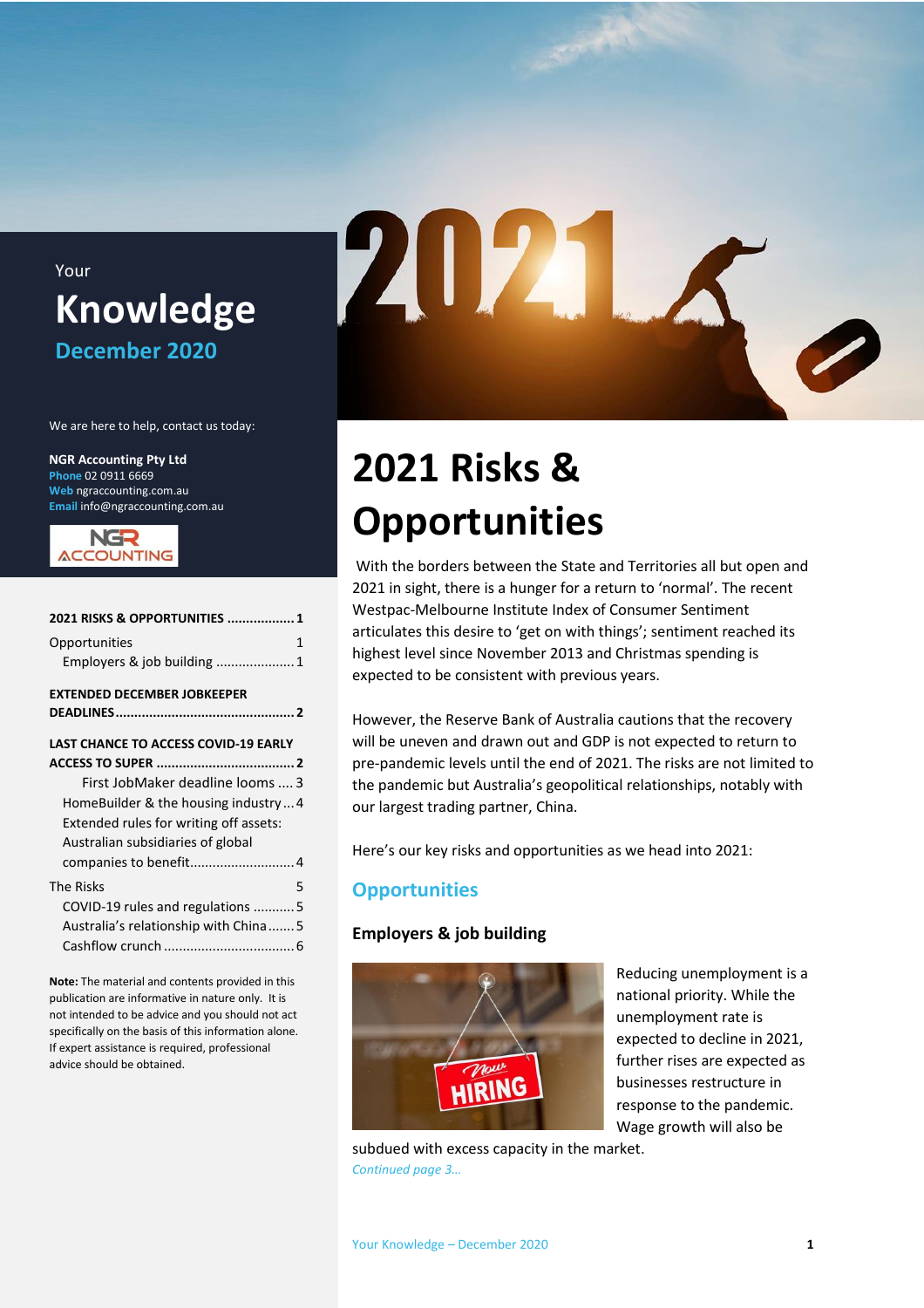

*NGR Accounting wishes you and your family a Merry Christmas and a safe & happy New Year!*

What a year. Instead of a handful of bright, shiny material things all I really want for Christmas is an effective COVID-19 vaccine, a safe environment for my friends and family, the opportunity for every person to use their abilities and make a genuine contribution to the greater good, and a return to the days when leadership was about the capacity to bring people together and push forward, rather than simply the loudest or most consistent voice – surely not too much to ask!

This year has taught us resilience and patience. We have had a stark reminder of what is really important in life. We have learned the painful lesson of expecting life to be on a constant, consistent path and promise to approach life like an optimist but plan like a pessimist – personally and professionally.

So, here is to a fresh start with renewed energy and vigour in 2021. Stay safe, stay well and we'll look forward to working with you again in the New Year to make the most of the opportunities available to you on your pathway.

**Our office will be closed from 12pm on Thursday 24th of December 2020 and will reopen for business Monday 11th of January 2021!**

# <span id="page-1-0"></span>**Extended December JobKeeper deadlines**

The ATO has extended the JobKeeper monthly business declaration deadline for the month of December until 28 January 2021 (from 14 Jan 2021). This applies to the JobKeeper fortnights ending on 6 December 2020 and 20 December 2020.

The deadline for meeting the minimum wage condition for the JobKeeper fortnight ending on 3 January 2021 has been extended to Monday, 4 January 2021.

# <span id="page-1-1"></span>**Last chance to access COVID-19 early access to super**

31 December 2020 is the last day you can apply to access your superannuation early under the COVID-19 early access measures. The ATO has warned that those wanting to access their superannuation pre-Christmas will need to complete the application by 11 December 2020.

The ability to access up to \$10,000 of your super is available to those that have been made redundant, have had their working hours reduced by more than 20%, and have been adversely financially impacted by COVID-19. If you are not in financial hardship you should not access your superannuation. The application process through myGov is a self-assessment process that you are responsible for. Penalties of up to \$12,000 may apply for providing false or misleading information.

"There is no such thing as work-life balance. Everything worth fighting for unbalances your life."

*Alain de Botton, philosopher and author*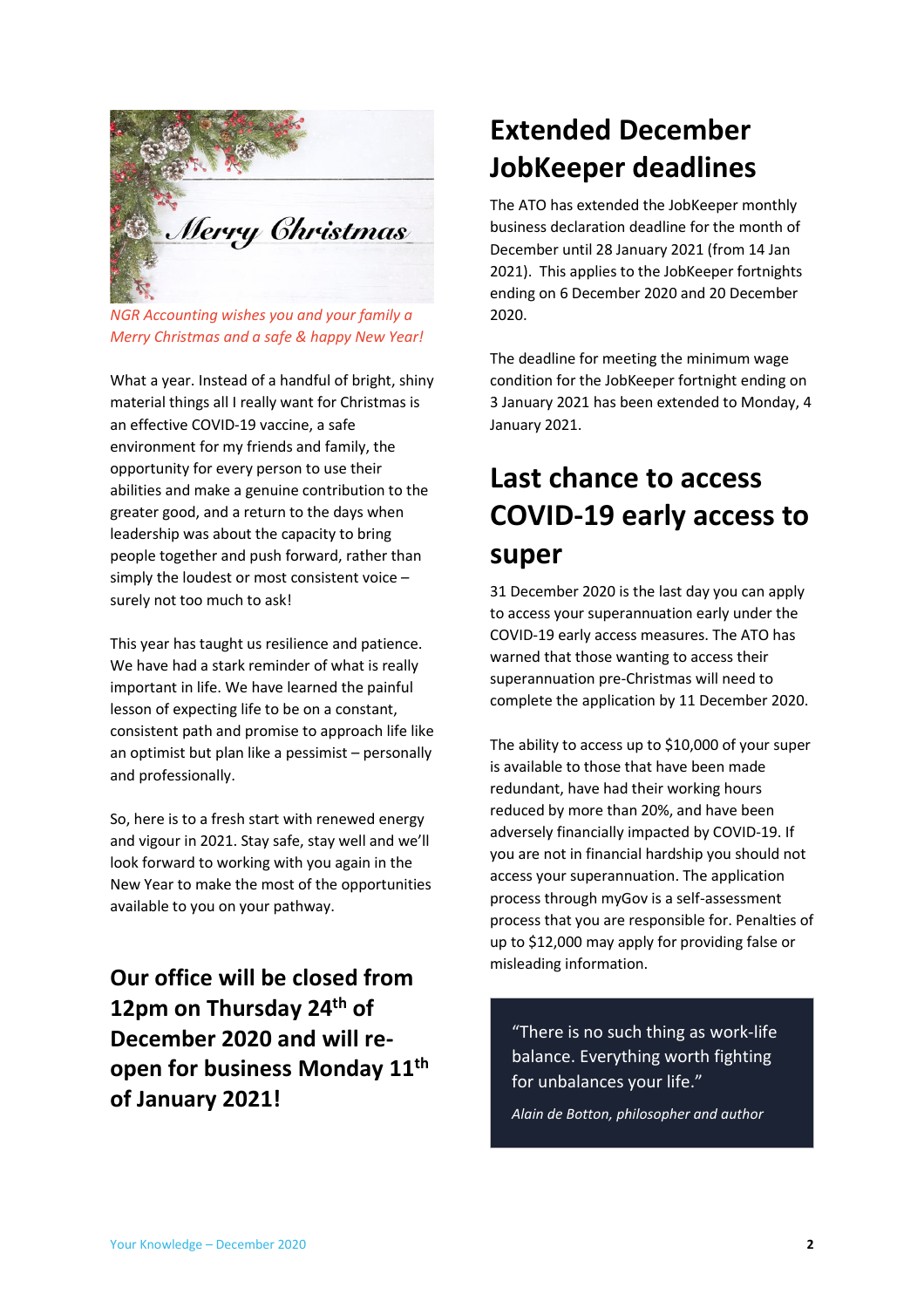#### *Continued from page 1…*

New analysis from the Reserve Bank of Australia suggests one in five jobs were saved by JobKeeper. The November 2020 analysis states, "one in five employees who received JobKeeper (and, thus, remained employed) would not have remained employed during this period had it not been for the JobKeeper Payment. Given that 3½ million individuals were receiving the payment over the period from April to July 2020, this implies that JobKeeper reduced total employment losses by at least 700,000 over the same period."

The number of businesses accessing JobKeeper reduced by around 450,000 in October 2020 with the transition to more stringent eligibility requirements. The shift now is to create jobs, not just keeping them. There are a number of incentives for employers to grow employment and skills:

• **JobMaker** - A 12 month "hiring credit" available for jobs created from 7 October 2020 until 6 October 2021 that provides a payment to employers of \$200 per week for eligible new employees aged between 16 and 29, and \$100 per week for eligible employees aged between 30 to 35 years. Eligibility restrictions apply to the business and the employee. Employees need to have been out of work and receiving Government support for at least one month within the three months before they were hired.

• **Apprenticeship subsidies** – subsidies of 50% of an apprentice's wage (up to \$7,000) are available for new and existing apprentices to keep them employed. The schemes apply to the wages of new apprentices from 5 October 2020 and 30 September 2021, and existing apprentices from 1 January 2020 to 31 March 2021. Eligibility requirements apply to the business and the apprentice.

In addition, subsidies are available for employers engaging apprentices in key industries with skills shortages including carpenters and joiners, plumbers, hairdressers, plasterers, bakers and pastrycooks, vehicle painters, wall and floor tilers, arborists, bricklayers and stonemasons

and air-conditioning and refrigeration mechanics.

There is also additional support for adults reskilling and undertaking an apprenticeship and for apprentices with a disability.

#### See th[e full list of incentives here.](https://www.australianapprenticeships.gov.au/sites/default/files/2020-10/AAIP%20summary%20update%2020201020.pdf)

• **State based incentives** – Tax breaks to encourage employers to employ more workers are big right now. The Victorian government recently announced a New Jobs Tax Credit for SMEs of ten cents for every dollar of increased taxable Victorian wages. NSW has reduced payroll tax to 4.85% from 5.45% from 1 July 2020. There are also a myriad of incentives targeted to specific areas like the NSW [regional](https://nsw.liberal.org.au/Shared-Content/News/2020/$100-MILLION-REGIONAL-JOB-CREATION-FUND)  [growth fund.](https://nsw.liberal.org.au/Shared-Content/News/2020/$100-MILLION-REGIONAL-JOB-CREATION-FUND) WA has an Employer Incentive Scheme with a base payment of \$8,500 for employing apprentices. It's worth seeing what is available in your region and in your industry.

Federal Government incentives generally do not overlap. That is, your business cannot receive incentives for JobKeeper and JobMaker, or JobMaker and an apprenticeship subsidy.

#### <span id="page-2-0"></span>**First JobMaker deadline looms**

6 January 2021 is the final day of the first JobMaker Hiring Credit period and the deadline for enrolling in the scheme to access payments for this period. While the ATO has the ability to extend this deadline, there has not been any advice on this to date. Enrolments are not open as yet but because of the tight turnaround times, if your business would like to access JobMaker for the first period, it will be important to assess eligibility.

For individuals[, JobTrainer](https://www.myskills.gov.au/jobtrainer) offers those aged between 17 and 24 the ability to upskill or reskill and minimal cost.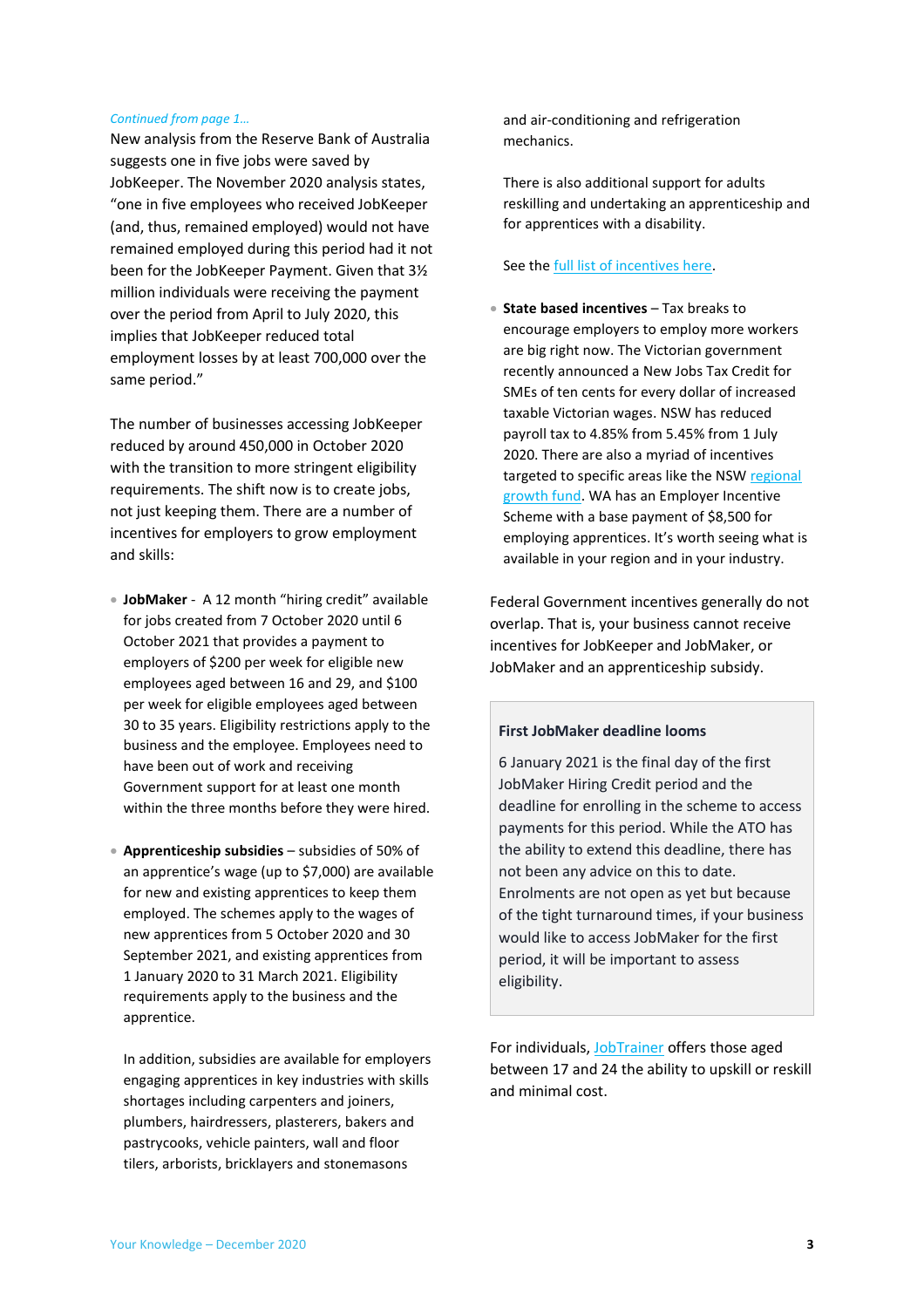#### <span id="page-3-0"></span>**HomeBuilder & the housing industry**

The HomeBuilder scheme provides a tax-free grant to those building a new home or renovating. To date, around 27,000 homes are expected to be covered by the scheme. The highest number of applications so far have come from Victoria (7,636), followed by Queensland with 5,954. New South Wales property prices mean that many homes exceed the eligibility threshold (4,350).

The Assistant Treasurer recently announced an extension of the HomeBuilder scheme from 1 January 2021 to 31 March 2021. For all new build contracts signed between 1 January 2021 and 31 March 2021:

- Eligible owner-occupier purchasers will receive a \$15,000 HomeBuilder grant (down from \$25,000); and
- The property price caps for new builds in New South Wales and Victoria will be increased to \$950,000 and \$850,000 respectively (from \$750,000).

In addition, the construction commencement deadline will be extended from three months to six months for all eligible contracts signed on or after 4 June 2020 (applications for HomeBuilder can be submitted up to 14 April 2020).

There is also a change in the licensing requirements and registration for builders and developers:

- Where an eligible contract is signed on or after the 29 November 2020, the builder or developer must have a valid licence or registration before 29 November 2020
- Where an eligible contract is signed before 29 November 2020, the builder or developer must have a valid licence or registration before 4 June 2020

The eligibility criteria to access HomeBuilder remains the same. To be eligible you need to be an individual owner occupier, 18 years of age or more, an Australian citizen, and pass the income test. The income test for individuals is \$125,000

and \$200,000 for couples (based on your 2018- 19 or later tax return).

The grants are available if you build a new home where the value of the house and land does not exceed the threshold (\$750,000 to \$950,000 depending on when the contract was signed and the State you live in), or a renovation where the value of the property is \$1.5m or less.

#### <span id="page-3-1"></span>**Extended rules for writing off assets: Australian subsidiaries of global companies to benefit**

In the 2020-21 Federal Budget, the Government introduced a measure that allows businesses with turnover under \$5bn\* to immediately deduct the cost of new depreciable assets and the cost of improvements to existing assets in the first year of use. This means that an asset's cost will be fully deductible in the year it's installed ready for use, rather than being claimed over the asset's life. And, there is no cap on the cost of the asset.

Last month the Government announced it will modify the rules again enabling a broader range of businesses to access the instant write-off.

The amended rules will enable businesses with an aggregated annual turnover of \$5bn or more (the current maximum threshold) to access the measures if they can satisfy an alternative test. Entities are able to pass this test if they have:

- Less than \$5 billion in total statutory and ordinary income in either the 2019 or 2020 income year; and
- Incurred more than \$100 million in expenditure on tangible depreciating assets between the 2017 and 2019 income years.

This will allow some Australian businesses that are connected with large global groups to access the measure.

In addition, the Government will enable businesses to opt-out of using the new instant asset write-off and accelerated depreciation rules on an asset by asset basis. Currently, the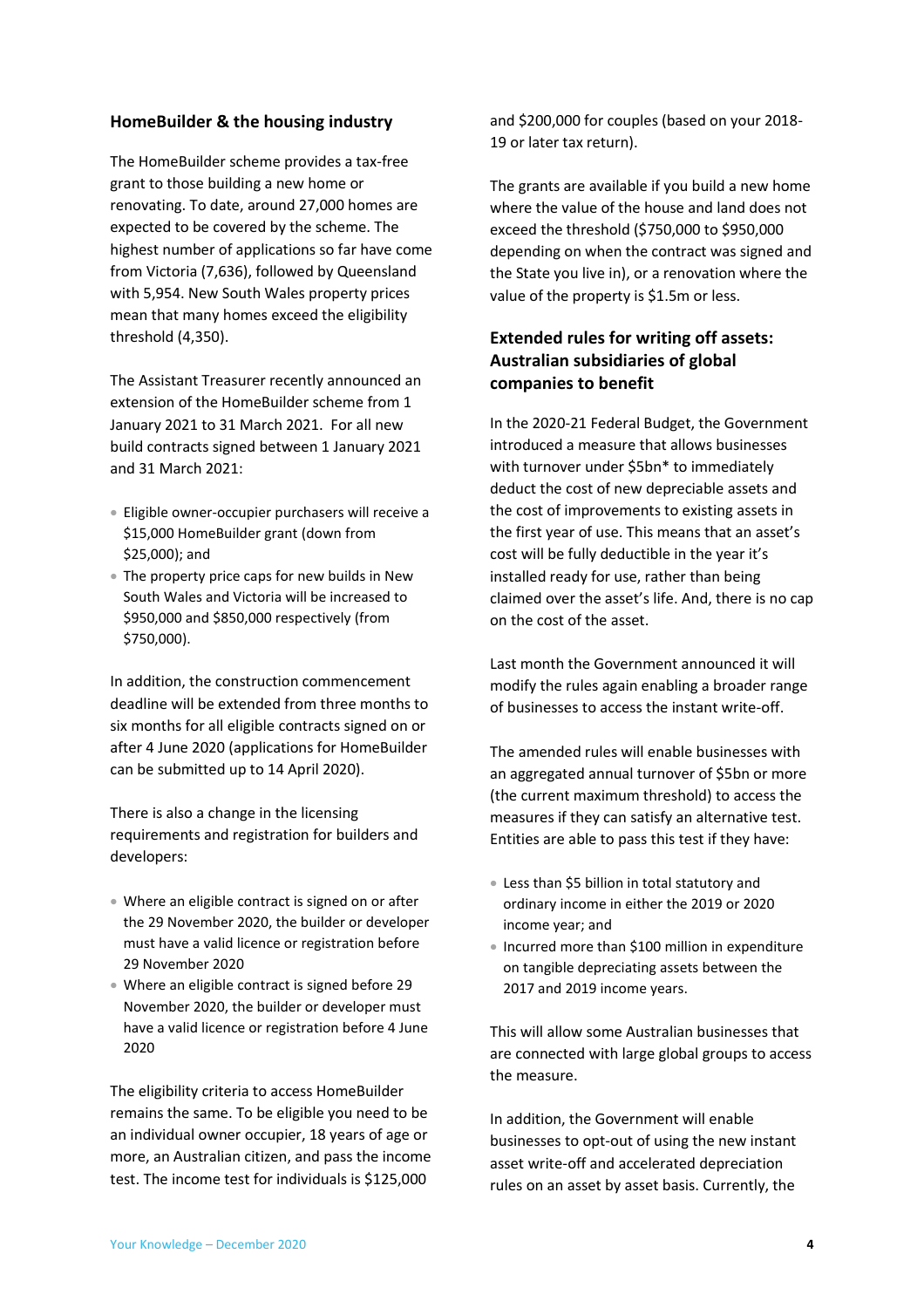rules apply automatically if certain conditions are met, which for some businesses is not an effective use of the deduction. However, at this stage, it appears the choice to opt out of the instant asset write-off might not be available to small business entities that choose to apply the simplified depreciation rules.

*\*Aggregated turnover. Aggregated turnover is your turnover plus the annual turnover of any business connected with you or that is your affiliate.*

#### <span id="page-4-0"></span>**The Risks**

#### <span id="page-4-1"></span>**COVID-19 rules and regulations**

Despite feeling like we are emerging from the pandemic, the promise of a widely available vaccine is still over the horizon and the risk of another wave remains very real. For business, it will be essential to ensure that COVID-19 safe conditions are maintained. Aside from the obvious health risks of not maintaining a safe environment, a lockdown risks your business's survival and the fines for breaching public health orders are hefty. The ABC reports that "more than \$5.2 million has been raked in nationwide since pandemic laws came into effect in March this year." In most regions, fines of around \$1,000 apply to individuals and \$5,000 for businesses and in Queensland, fines of up to \$13,345 and prison might apply to individuals and business operators flagrantly defying the heath order.

#### <span id="page-4-2"></span>**Australia's relationship with China**

There is a scene in the movie *Love Actually* where the British Prime Minister (played by Hugh Grant) is asked about his views on the Britain-US relationship following a particularly disappointing trade negotiation:

*"I love that word relationship; covers all manners of sins, doesn't it? I fear this has become a bad relationship. A relationship based on the President taking exactly what he wants, and* 

*casually ignoring all those things that really matter to Britain.*

*"We may be a small country, but we're a great one too. A country of Shakespeare, Churchill, The Beatles, Sean Connery, Harry Potter, David Beckham's right foot, David Beckham's left foot.*

*"A friend who bullies us is no longer a friend. And since bullies only respond to strength, from now onward I will be prepared to be much stronger. And the President should be prepared for that."* 

In the movie, the only reaction from the US was a stern look from the President (played by Billy Bob Thornton). However, the reality of megaphone diplomacy is very different.

Non-compliance with China's political will comes at a cost. In response to Australia's public positioning, China has flexed its economic muscle through the disruption of Australian exports.

- **April** Australia pushes for a formal WHO inquiry into the origins of COVID-19.
- **May** 80.5% tariff on Australian barley on the basis that barley is undervalued and subsidised. China imports approximately 70% of Australia's barley crop.
- **May** Suspension of beef exports from four Australian processing plants relating to a 2019 investigation regarding inconsistencies with labelling and consignment certificates for some frozen and chilled beef products. China is the largest importer of Australian beef at 24%. Japan is second at 23% and the USA at 20%.
- **September** China states that Australian exports of wheat will face "enhanced inspection." At the same time, wheat imports from the US to China have increased.
- **October** Chinese importers unofficially instructed to stop buying seven types of Australian exports – coal, barley, copper ore and concentrate, sugar, timber, wine and lobster. Goods in transit at the time the ban was imposed have been in limbo - \$2m of rock lobsters were left on the tarmac unable to clear customs at Shanghai airport.